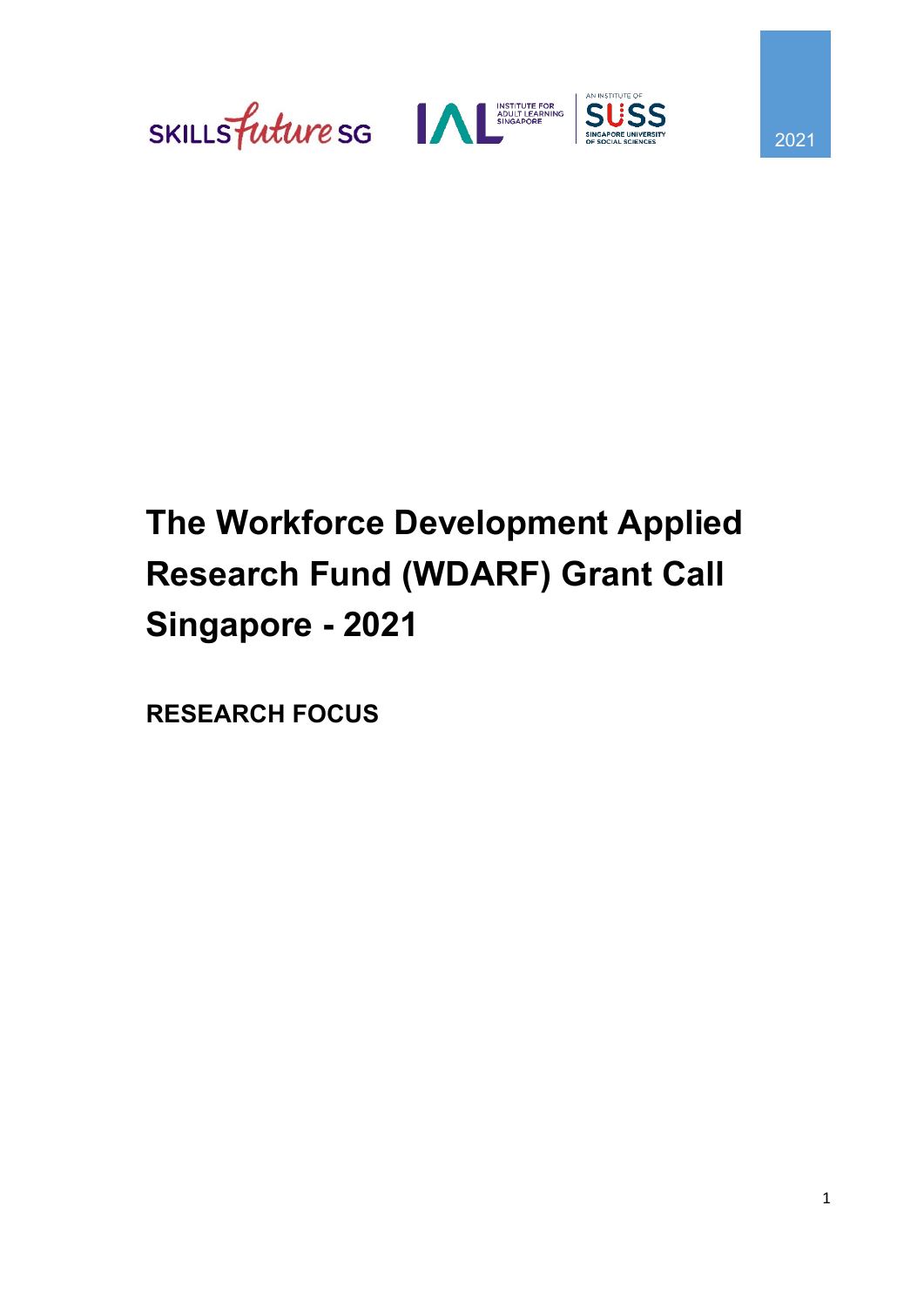# **Contents**

| Theme A - Developing Effective Adult Learning Pedagogies and Skills Development Strategies 6 |  |
|----------------------------------------------------------------------------------------------|--|
|                                                                                              |  |
| Theme C - Enhancing Employment Outcomes through Adult Learning and Skills Development 9      |  |
|                                                                                              |  |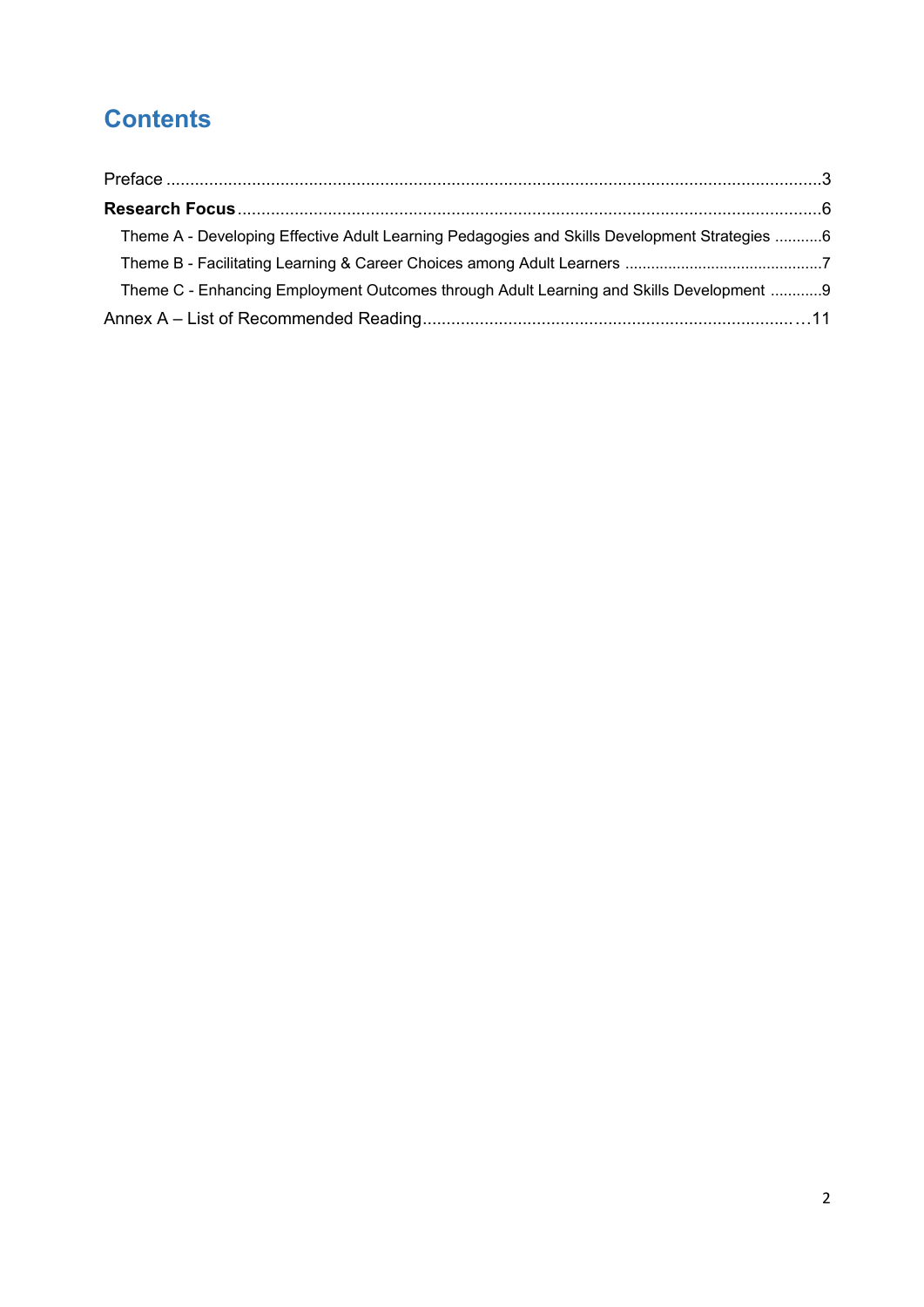#### **PREFACE**

Globalisation and the technological revolution that began in the last decades of the 20<sup>th</sup> century have affected how, what, and where we work. Coupled with the local labour market conditions, such changes resulting from globalisation and the technology transformation are impacting current and future workforce development at a pace that has not been experienced before.

On the global front, the COVID-19 pandemic has greatly impacted the world's economy, its firms, and its workers particularly in terms of skills development, digitalisation and business transformation. The consequences of the pandemic for sectors, jobs, and skills further underscore the importance of adult learning to provide re-training and upskilling opportunities and addressing pressing labour market challenges.

Additionally, there is growing access to and use of information and communication technology, which is changing how goods and services are produced and how they are provided and consumed. There is also growing employment in high-skilled and services occupations, as well as creation of jobs with new skills required. With the rapid pace of skills obsolescence and technology deployment at the workplace, many of the jobs today will not exist in 2030. A list of reports on the recent developments in the area of workforce development and lifelong learning is attached in Annex A.

On the local front, Singapore is restructuring its economy with a focus on being knowledge-intensive and innovation-driven. As emphasized by Finance Minister Mr Heng Swee Keat at Budget 2021, when outlining plans for Singapore to 'Emerg(e) Stronger with Skilled Workers and Innovative Businesses', it is imperative for Singapore to respond quickly and effectively to the three 'mega-shifts' of the changing competitive landscape, rising inequalities, and importance of sustainability (Budget Speech 2021).

A major thrust to handle this is to develop the skills, talents, and creativity of Singapore's people. This will enable them to gain better access to good jobs and leverage on job opportunities. The employment landscape is undergoing fundamental changes, and COVID-19 will further impact this landscape and accelerate these changes, since a digital and innovation-driven economy means that businesses will need highly-skilled workers and deep talent who will in turn need to have both broader and deeper skills and creativity.

In addition, Singapore's resident workforce will shrink, resulting in a tighter labour market which may slow the economy . This is coupled with the ongoing effects of COVID-19 slowing the entry of foreign workers to support key industry sectors in Singapore that are dependent on foreign labour. Hence, raising our workforce productivity and competency, as well as adopting new technologies in areas such as automation and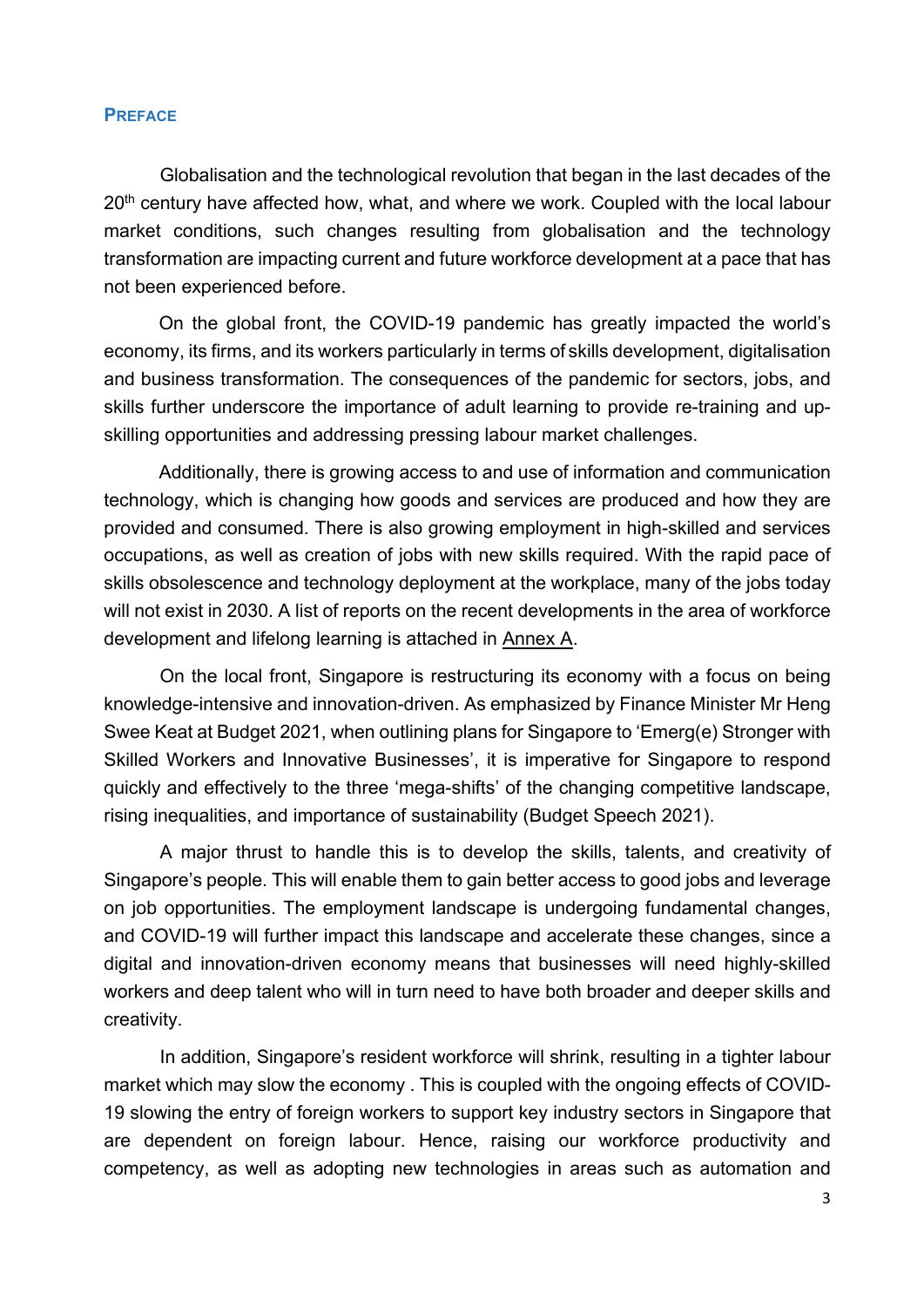robotics, will be vital to address manpower issues and support economic restructuring. The continued investment in education and skills upgrading will become even more critical for Singapore to prosper.

As part of our efforts to address the challenges ahead, Singapore's Deputy Prime Minister Tharman Shanmugaratnam launched the SkillsFuture national movement in 2015 to provide Singaporeans with opportunities to develop their fullest potential throughout their life, regardless of their starting point. The next bound of SkillsFuture aims to further this provision, through key initiatives as follow:

- a. Strengthen the enterprise pillar of the skills ecosystem;
- b. Enhance workplace learning capabilities;
- c. Scale up SkillsFuture work-study pathways;
- d. Encourage and facilitate lifelong learning; and
- e. Scale up career transition programmes for mid-career workers.

Realising the SkillsFuture key thrusts require evidence-informed policies and development of best-in-class practices that are underpinned by high quality, reliable, and responsive skills and workforce development research. Unlike the quantity and quality of research efforts and capabilities in other areas, skills and workforce development research activities in Singapore are at an early stage of development.

To proliferate research relevant to realise the key initiatives of the next bound of SkillsFuture, SkillsFuture Singapore (SSG) has therefore set up a national-level research fund. Called the Workforce Development Applied Research Fund (WDARF), the fund supports research which will create a comprehensive knowledge base for evidenceinformed policies and practices on workforce development and lifelong learning. This will in turn allow for the design of evidence-informed policies, programmes and practices and the evaluation of the effectiveness and impact of such policies, programmes and practices.

The WDARF Open Grant Call completed its first five-year tranche in 2020, with SGD\$10.6m awarded to 23 projects across 7 institutions. The next five-year tranche of WDARF will run from 2021 to 2025, with SGD\$10m. WDARF's key themes have been reviewed and updated to ensure that they keep pace with developments in Continuing Education and Training (CET) and, jobs and skills research. To be considered for funding through the WDARF, researchers' proposed projects must be in at least one of these three key research themes below. Researchers are encouraged to develop research proposals to address one or more of the research questions indicated in the following pages.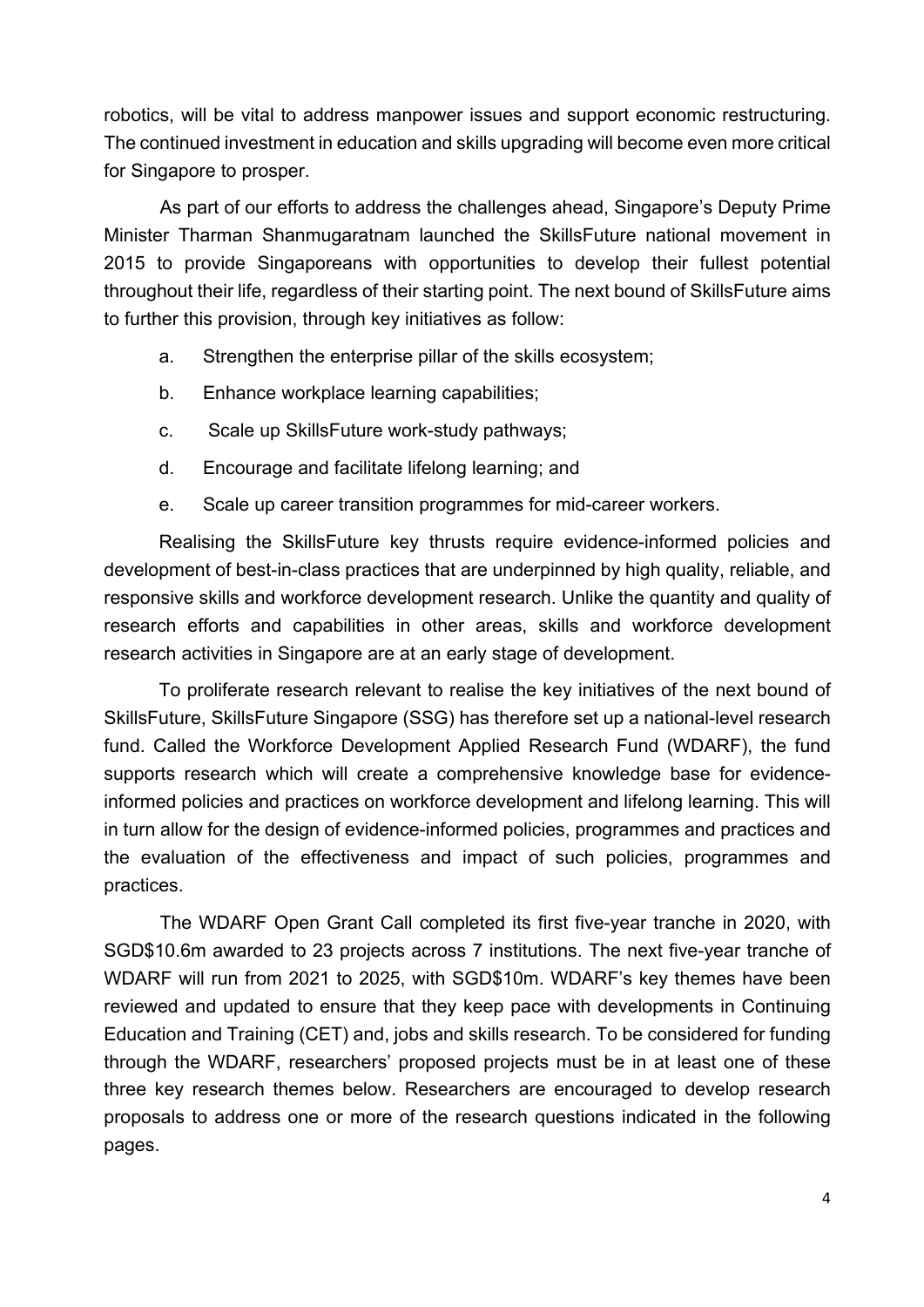- Theme A: Developing Effective Adult Learning Pedagogies & Skills Development **Strategies**
- Theme B: Facilitating Learning & Career Choices among Adult Learners
- Theme C: Enhancing Employment Outcomes through Adult Learning & Skills Development

The research themes are further articulated in this document.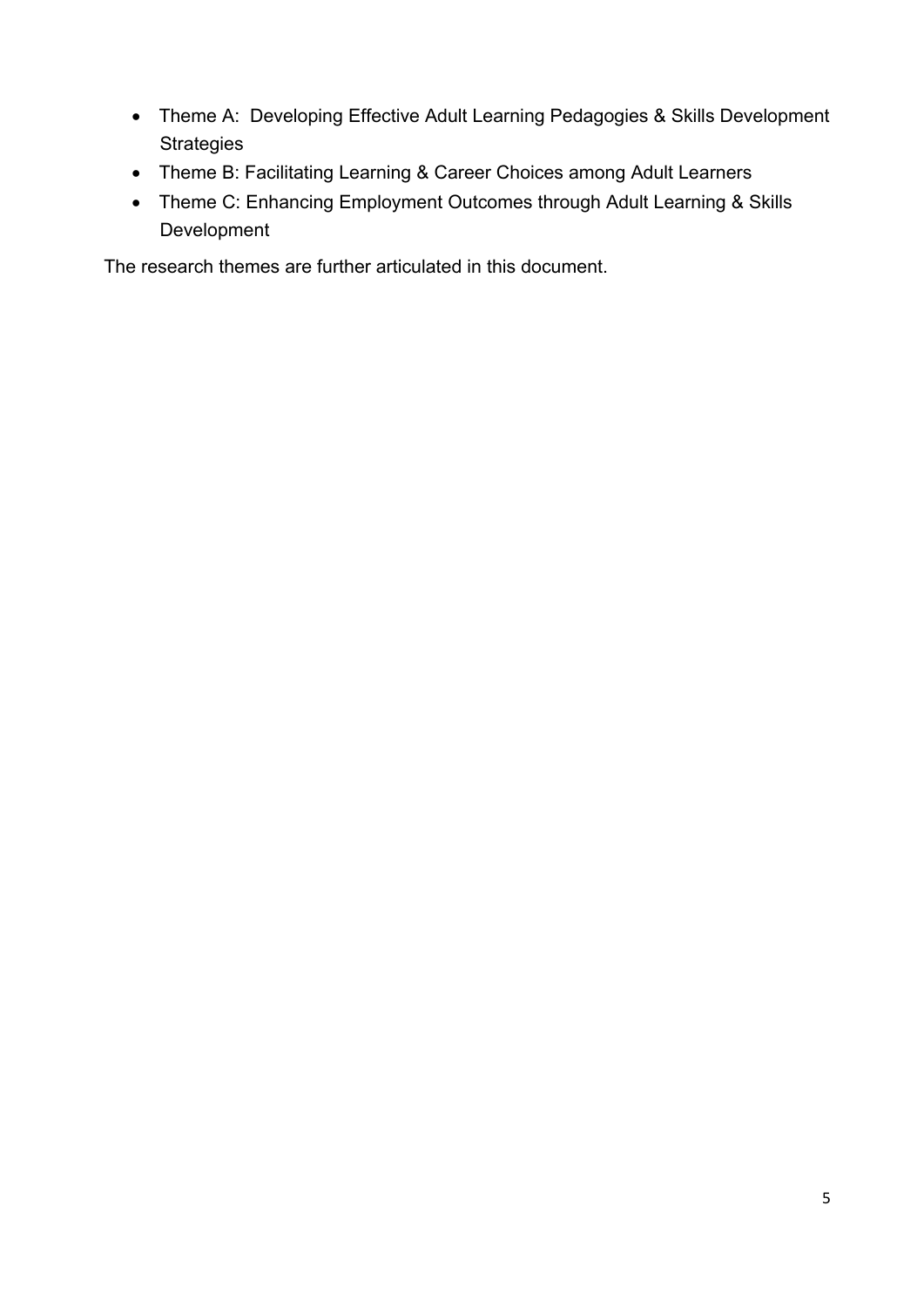# **RESEARCH FOCUS**

# **Research Theme A**

# *A: Developing Effective Adult Learning Pedagogies and Skills Development Strategies*

This research theme focuses on enhancing the effectiveness and impact of adult learning and skills development approaches, via technology, improved andragogy and innovations in both learning and practice. Given that training and learning are also situated within the evolving needs of industry and the economy, research under this thrust should also consider the role of enterprises and their partnerships with training providers in developing and contextualising teaching and learning approaches.

# Broad Research Question:

What are the ways to ensure and enhance the efficacy, accessibility, adaptability and appropriateness of adult learning and skills development strategies and approaches, through technology, andragogy and innovations?

#### Areas of Focus:

- 1. Skills development strategies for Singapore's workforce (**Priority Area for 2021**)
	- a. New forms of qualifications and their signalling effects
	- b. Skills recognition strategies in HR practices
- 2. Enhancing enterprise-training provider nexus (**Priority Area for 2021**)
- 3. Developing new learning modalities (**Priority Area for 2021**)
	- a. Technology in adult learning
	- b. Work-Study Programmes
	- c. Innovative CET business models
- 4. Understanding and designing workplace learning strategies
- 5. Strengthening the capabilities of adult educators

#### Research questions may include but are not limited to the following:

1. How can workers be better equipped with skills and experiences for new job areas, new jobs and next careers? What skills, including critical core skills, can be used across different occupations, and how can these skills be more effectively developed for better employability and wage outcomes?

2. How can enterprises better work with education and training providers, public agencies and trade associations and chambers to enhance skills recognition, improve training quality and the responsiveness of training to business needs, and foster a vibrant, inclusive and sustainable skills ecosystem?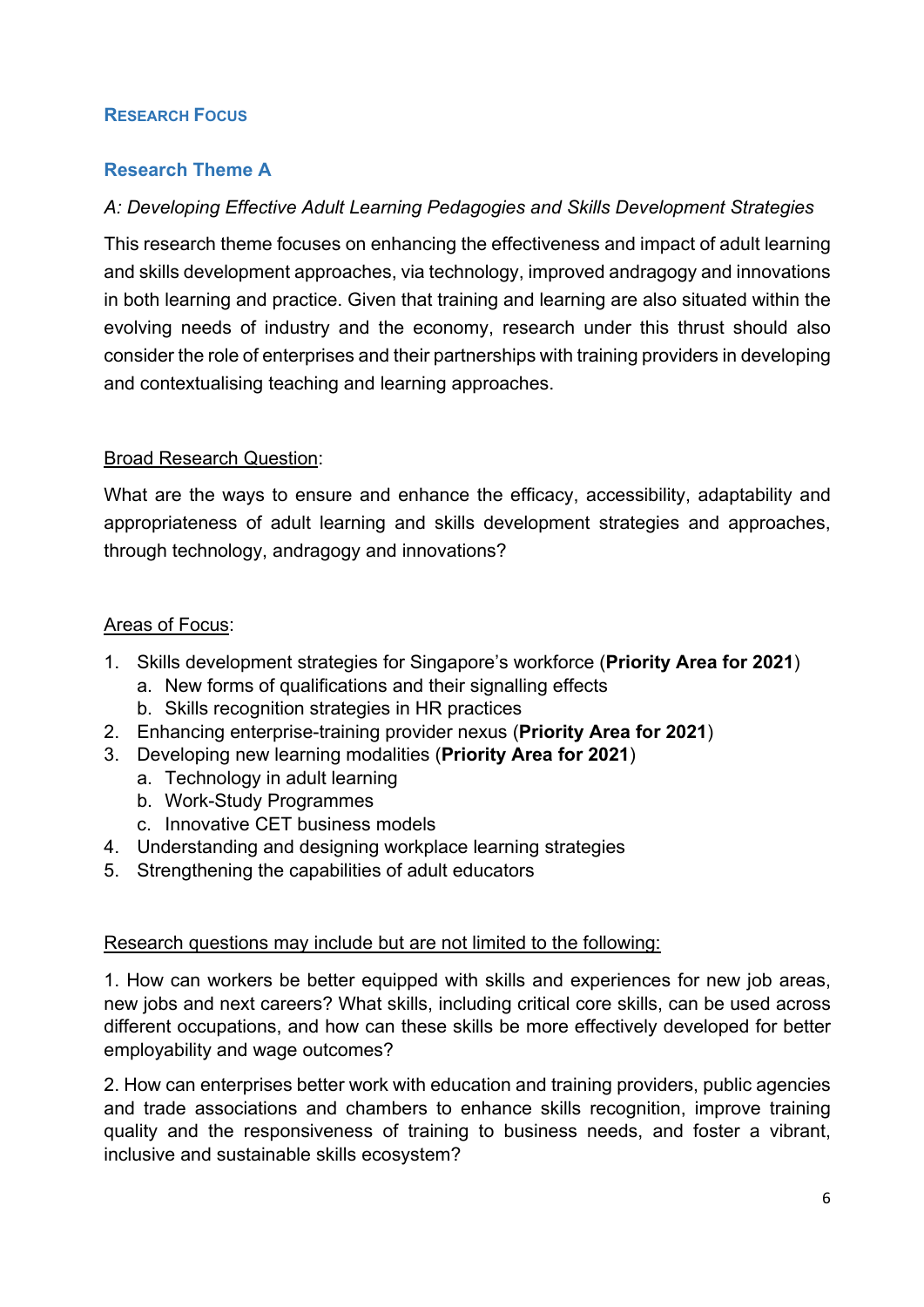3. What is the effectiveness of new trends in learning design and delivery (e.g. hybrid, online and blended learning, and using technology in the CET space) in the Singapore context, what are the best practices, and what support is needed to facilitate and scale up these new models to drive training participation?

4. How can institutions and employers effectively implement work-study / train-and-place programmes that incorporate emerging skills and prepare individuals for future job roles? What are the pedagogical changes required to the work-study/train-and-place approaches in the context of future of work?

5. How can we enable recognition of workplace learning and skills? How can workplaces and workers be transformed for effective workplace learning, and what is the role of institutions and other stakeholders? How can we make effective workplace learning more pervasive in Singapore, taking into consideration the current virtual and hybrid work arrangements?

6. Although learning often takes place within formal settings and learning environments, a great deal of valuable learning also takes place either deliberately or informally in everyday life. How then can non-formal and informal learning be recognised as a rich source of human capital?

#### **Research Theme B**

#### *B: Facilitating Learning and Career Choices among Adult Learners*

This research theme identifies the key factors influencing CET decisions and those related to career and employment, including the understanding of cognition, emotion and behaviours of all stakeholders concerned (i.e. individuals, employers, educators, career facilitators, policymakers). Cultural and socio-environmental factors, and the varying needs and differences among different adult learner groups (such as mature and vulnerable adult learners) including aspects of accessibility, adaptability and appropriateness should also be considered.

#### Broad Research Question:

How can we support all stakeholders concerned to make better CET and related career and employment decisions, and foster a culture of lifelong learning? What are different learner groups' career and learning trajectories, needs, contexts and perceptions of learning in an increasingly digitalised and interconnected economy and society?

#### Areas of Focus:

- 1. Understanding different learner groups (**Priority Area for 2021**)
	- a. Fresh graduates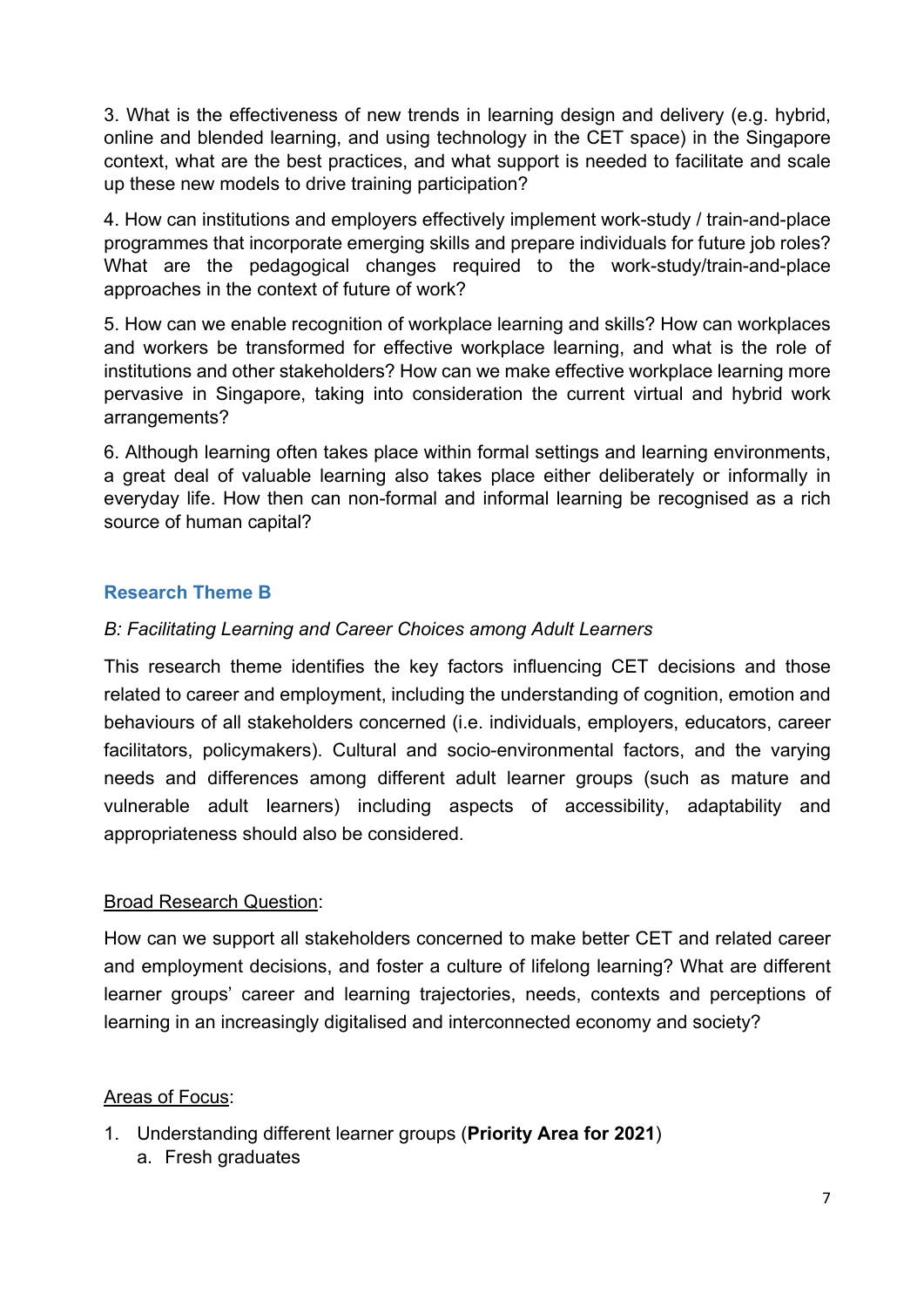- b. Seniors
- c. Mature workers
- d. Niche and vulnerable (e.g. low-income) workers
- 2. Lifelong learning and career guidance
- 3. Lifelong learning culture (**Priority Area for 2021**)

# Research questions may include but are not limited to the following:

1. What are the learning needs and barriers of different learner groups, and how can learning interventions better address gaps to ensure equal access and participation in CET opportunities across all groups, taking into consideration the current digital landscape.

Persons with Disabilities (PwDs) - What are the skills and learning needs of different types of PwDs (physical, sensorial, intellectual), what are their motivations for training and employment, what support (by who and how) is required to enhance training efficacy and translate training to application of skills at work?

2. How are different learner groups planning their careers and navigating the pathways to their career goals in a labour market that is seeing more diversity in employment arrangements (e.g. digitalisation of the workplace)? What are the strategies to encourage proactive career planning, and how can career facilitators and career platforms better support their efforts?

How can we enhance career transitions for key demographic groups in response to rapid economic shifts and frequent disruptions, by bridging skills gaps and supporting individuals from the social, cognitive and emotional perspectives during these transitions?

3.How do we engender and sustain a lifelong learning culture? How do we grow, develop and shift mindsets and behaviours to embrace and engage in lifelong learning and increase training participation?

What are some key approaches and strategies (including the use of behavioural insights and nudges) to encourage and inculcate lifelong learning in individuals and in Singapore; and how may these approaches and strategies differ for different learner groups?

How do we reconcile between lifelong learning and learning for tangible outcomes such as better employment prospects and wage increase? How can we encourage individuals to adopt a lifelong learning mindset and for employers to recognise and remunerate workers based on skills developed through lifelong learning?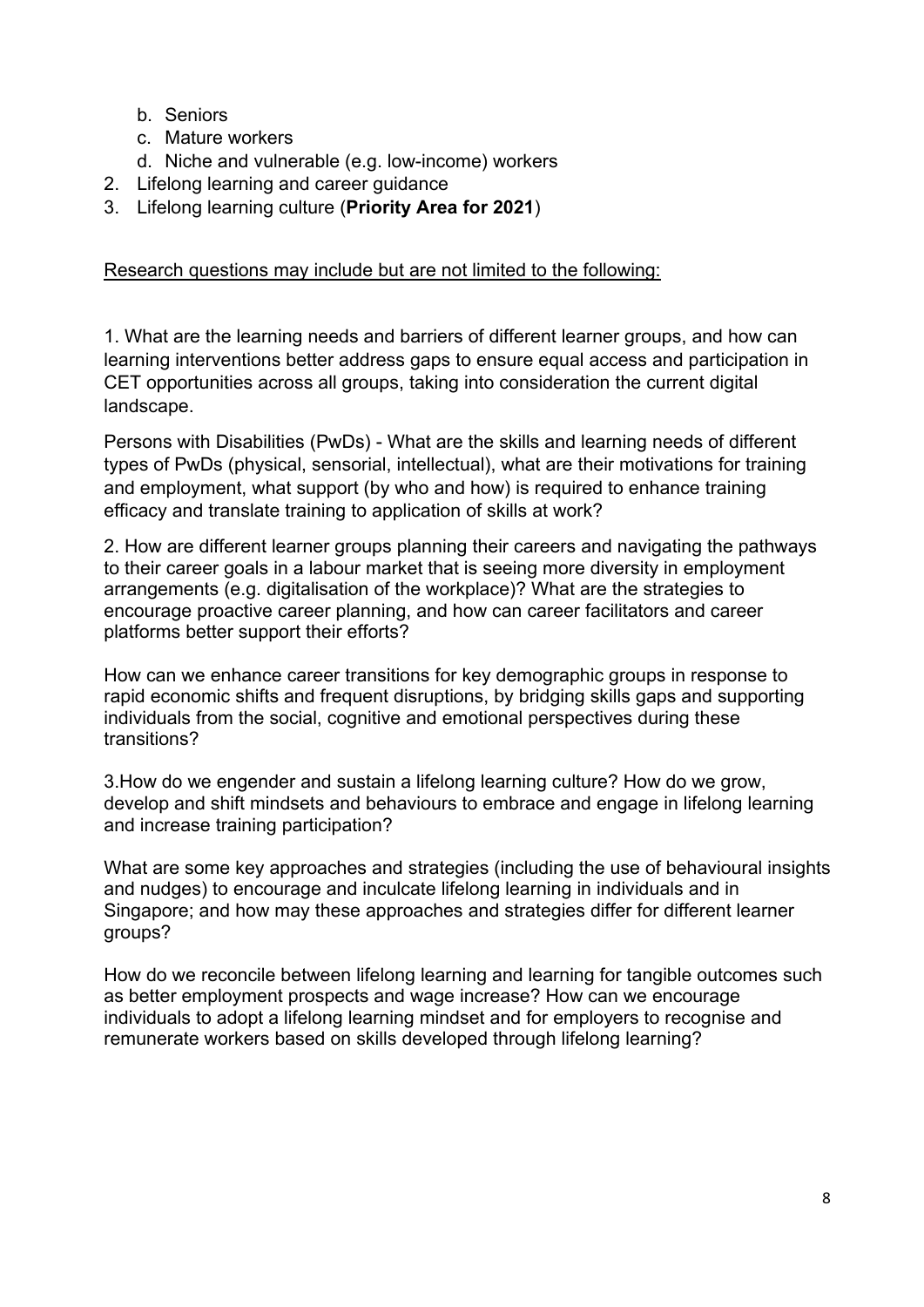# **Research Theme C**

# *C: Enhancing Employment Outcomes through Adult Learning and Skills Development*

This research theme aims to generate insights and provide recommendations for sustaining Singapore's competitive advantage in the global economy through adult learning and skills development that enables Singaporeans to access good jobs, earn good wages and stay employable. Research should be directed at examining emerging jobs and skills, returns and other benefits of skills development strategies, and exploring interventions (e.g. behavioural insights, financial and non-financial incentives) to guide locals towards better leveraging of learning and better employment outcomes.

#### Broad Research Question:

What is the role of adult learning and skills development in enabling and sustaining economic vibrancy and growth in Singapore, and how will it evolve moving forward? How effective and efficient have skills development policies and interventions been in supporting economic needs and growth? How could skills development and training reduce social inequality and bridge income divide?

#### Areas of Focus:

- 1. Identifying emerging jobs and skills (**Priority Area for 2021**)
- 2. Returns on investment of skills development strategies
- 3. Designing policy incentives and interventions for CET systems
- 4. Job redesign strategies for skills development

# Research question may include but are not limited to the following:

1. What are the emerging jobs and skills trends in the short, medium and long-term, how can we better identify current and future skills needs (based on global trends, local economic and industrial policy), and how can training better address skills trends and emerging skills?

2. What is the impact of technology/AI on the future of work, jobs, labour market structure? How have job roles changed or are changing against the broader changing global and technological-laden landscape? What are the differences in AI readiness across workers and industries, and what are the skills needed for AI collaborations?

3. What are the returns on skills investment (e.g., individual income, business performance, economic growth and competitiveness) to individuals, enterprises and society?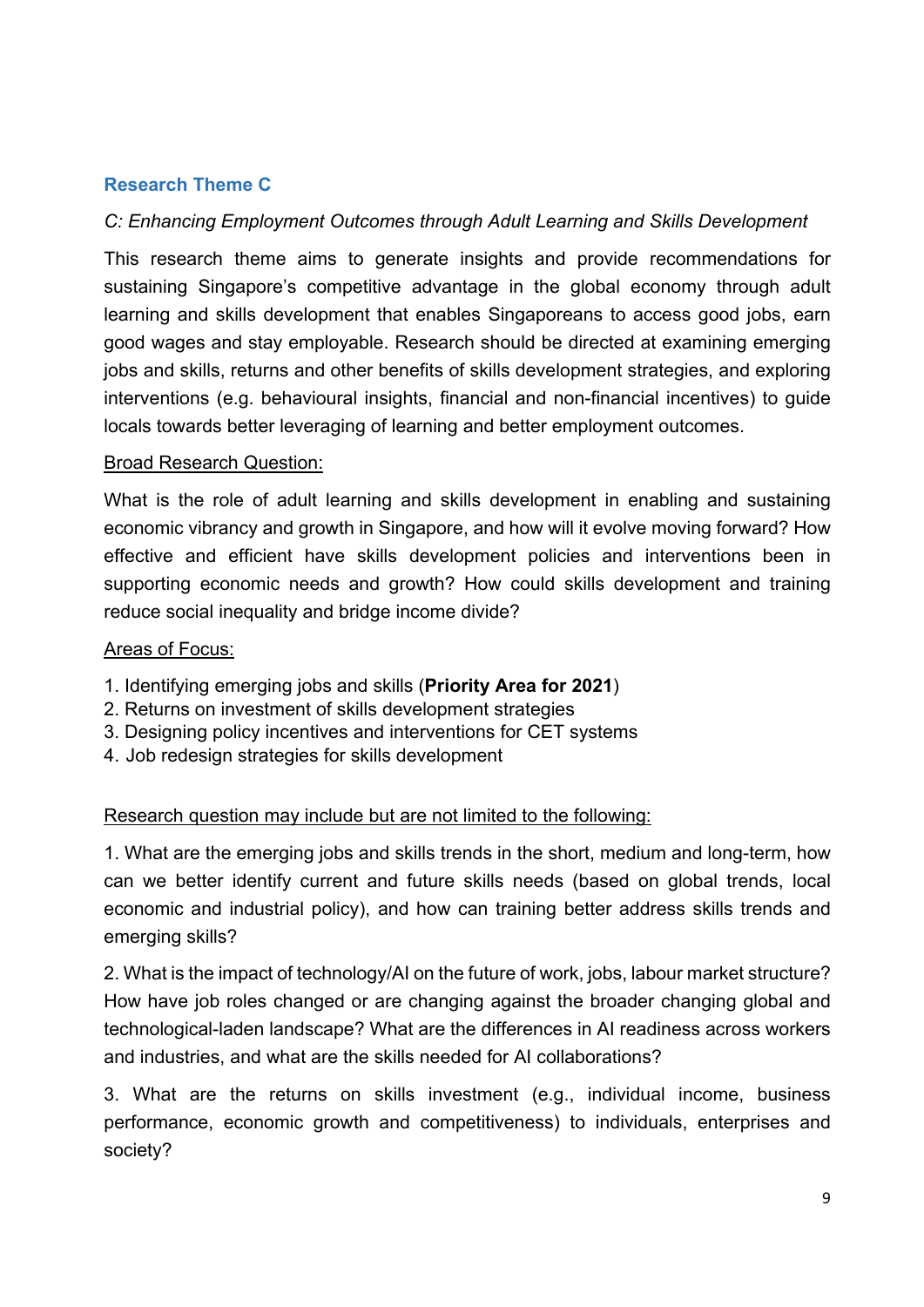4. How do we measure the impact of incentives/interventions on encouraging skills upgrading, improving career options and raising earning potential, and better determine how incentives/interventions can be more targeted, efficient and accessible?

5. What are the ways to motivate and influence individuals to take ownership of learning, skills acquisition and employment in a sustainable manner? How can the interventions result in lasting behavioural change?

6. What are the drivers of job redesign and its impact on skills and jobs (salary, retention, attraction)? How is job design impacted by the digitalisation of the workplace and production process(es), and changes brought about by COVID-19? How can job redesign in a post-COVID economy bring about new job opportunities and skills training for different segments?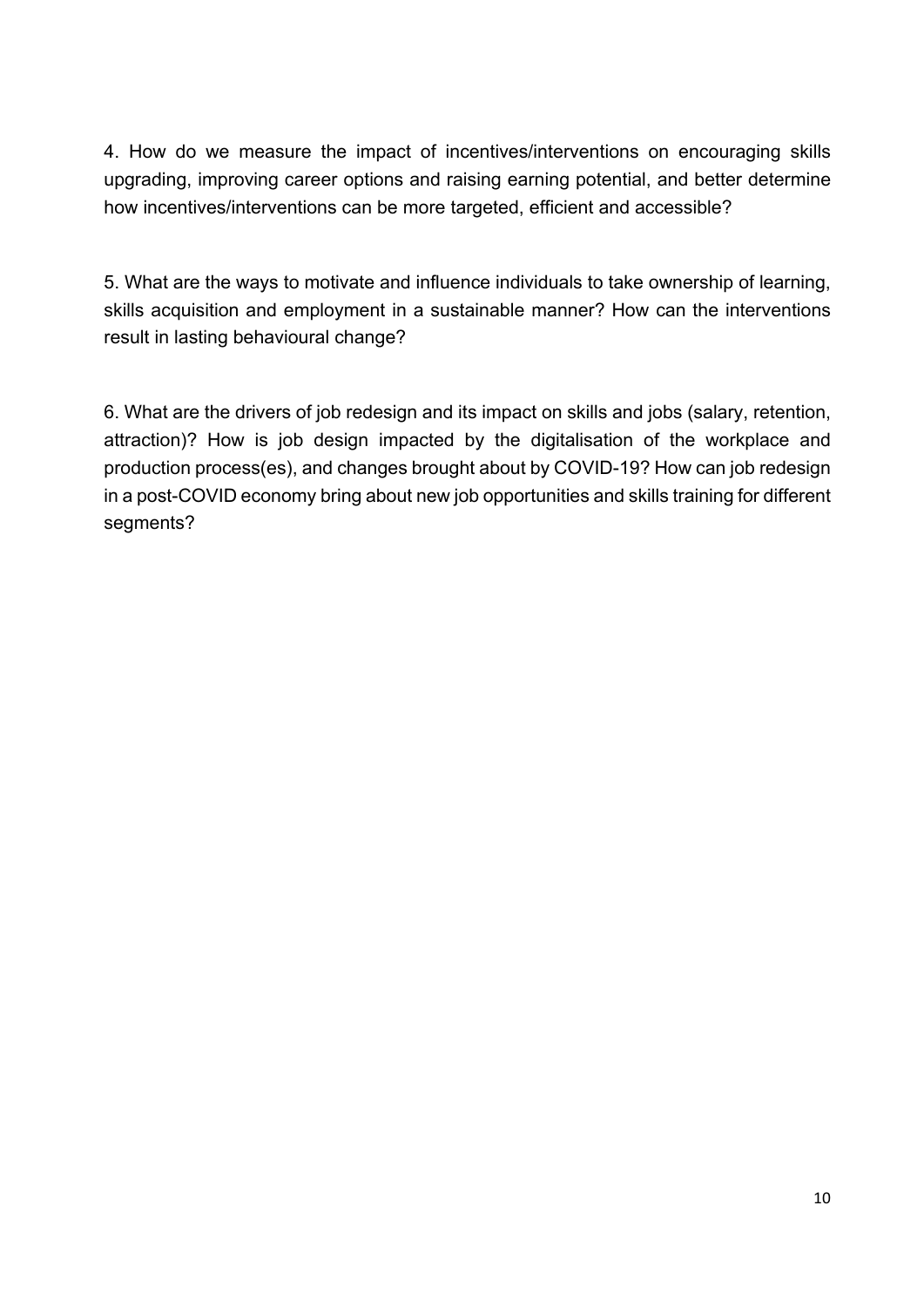# **ANNEX A – LIST OF RECOMMENDED READING**

**Research Theme A:** *Developing Effective Adult Learning Pedagogies and Skills Development Strategies*

World Economic Forum (2021). *Education and Skills.* Retrieved from <https://intelligence.weforum.org/topics/a1Gb0000000LPFfEAO?tab=publications>

*(Focuses on technology and innovation)*

World Economic Forum (2020). *Jobs of Tomorrow: Mapping Opportunity in the New Economy.* Retrieved from [https://www.weforum.org/reports/jobs-of-tomorrow](https://www.weforum.org/reports/jobs-of-tomorrow-mapping-opportunity-in-the-new-economy)[mapping-opportunity-in-the-new-economy](https://www.weforum.org/reports/jobs-of-tomorrow-mapping-opportunity-in-the-new-economy)

*(Focuses on fast emerging professions)*

International Labour Organisation (2021). World Employment and Social Outlook: Trends 2021. Retrieved from [https://intelligence.weforum.org/topics/a1Gb0000000LPFfEAO?tab=publicat](https://intelligence.weforum.org/topics/a1Gb0000000LPFfEAO?tab=publications%20) [ions](https://intelligence.weforum.org/topics/a1Gb0000000LPFfEAO?tab=publications%20)

*(Focuses on effect of COVID-19 pandemic on technological innovation)* 

International Labour Organisation (2021). The role of digital labour platforms in transforming the world of work. Retrieved from [https://www.ilo.org/global/research/global](https://www.ilo.org/global/research/global-reports/weso/2021/WCMS_771749/lang--en/index.htm)[reports/weso/2021/WCMS\\_771749/lang--en/index.htm](https://www.ilo.org/global/research/global-reports/weso/2021/WCMS_771749/lang--en/index.htm)

*(Focuses on how the contemporary platform economy is transforming the way work is organized)* 

#### Key Journals

- □ Work and Occupations [\(https://journals.sagepub.com/home/wox\)](https://journals.sagepub.com/home/wox)
- □ Journal of Industrial Relations [\(https://journals.sagepub.com/home/jir\)](https://journals.sagepub.com/home/jir)
- □ The international Journal of Human Resource Management [\(https://www.tandfonline.com/action/showAxaArticles?journalCode=rijh20\)](https://www.tandfonline.com/action/showAxaArticles?journalCode=rijh20)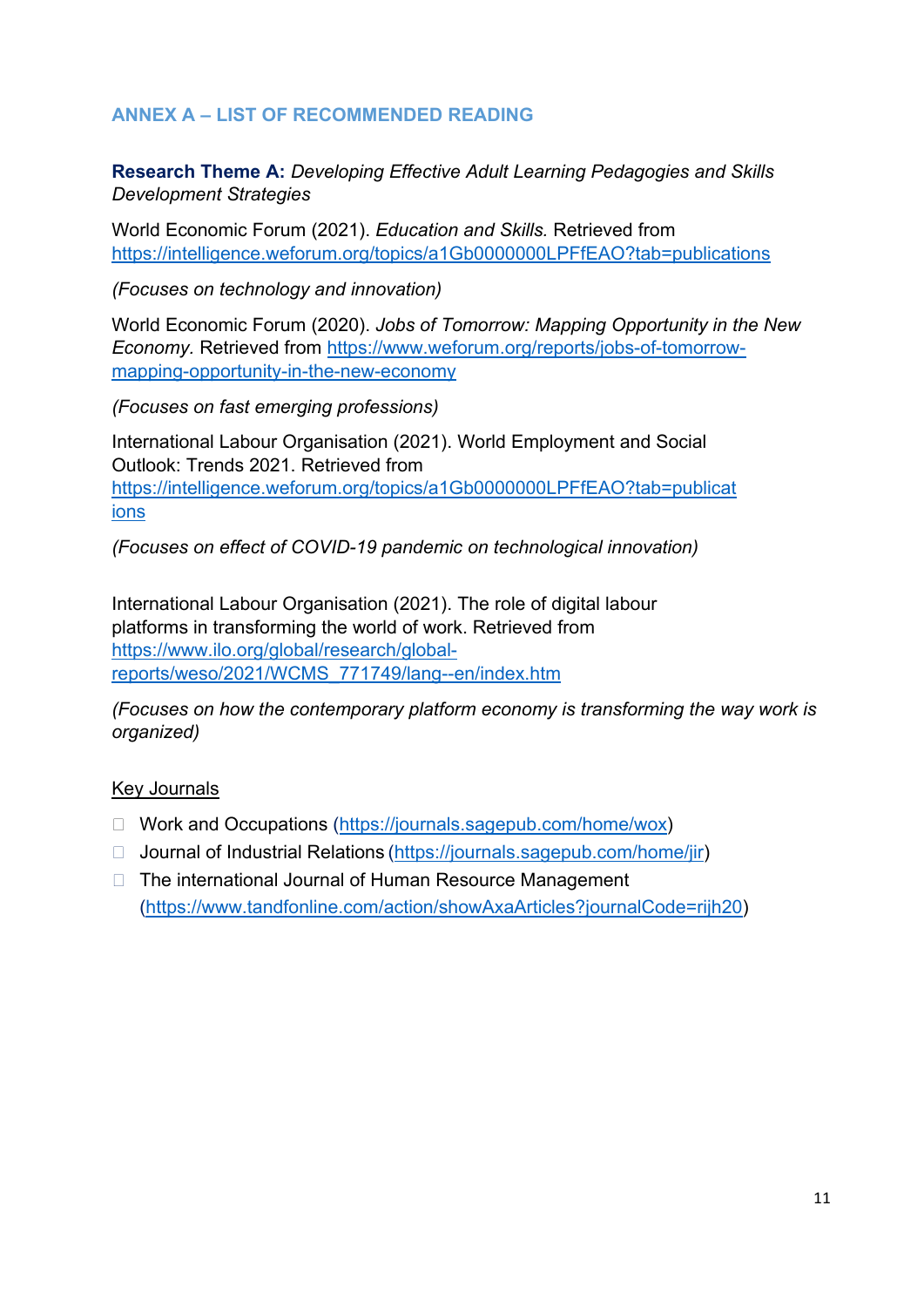#### Thrust B: Facilitating Learning and Career Choices among Adult Learners

Organisation for Economic Cooperation & Development (2021). Fostering a culture of lifelong learning. Retrieved from [https://www.oecd-ilibrary.org/sites/cd9e1561](https://www.oecd-ilibrary.org/sites/cd9e1561-en/index.html?itemId=/content/component/cd9e1561-en) [en/index.html?itemId=/content/component/cd9e1561-en](https://www.oecd-ilibrary.org/sites/cd9e1561-en/index.html?itemId=/content/component/cd9e1561-en)

*(Focuses on lifelong learning culture)*

Organisation for Economic Cooperation & Development (2021). OECD Skills Outlook 2021: Learning for Life*, OECD Publishing.*

Retrieved from [https://www.oecd-ilibrary.org/education/oecd-skills-outlook-](https://www.oecd-ilibrary.org/education/oecd-skills-outlook-2021_0ae365b4-en)[2021\\_0ae365b4-en](https://www.oecd-ilibrary.org/education/oecd-skills-outlook-2021_0ae365b4-en)

*(The report exploits comparative quantitative data to highlight the key role played by socio-emotional and motivational factors in shaping successful engagement with lifelong learning)*

Deloitte Global Human Capital Trends (2019*). The Social Enterprise in a world disrupted* Retrieved from <https://www2.deloitte.com/us/en/insights/focus/human-capital-trends.html>

*(Highlights how social enterprise reinvents itself on the back of COVID-19 pandemic disruption)*

Wales 4.0 (2019). *Delivering Economic Transformation for a Better Future of Work).*  Retrieved from: [https://gov.wales/sites/default/files/publications/2019-09/delivering](https://gov.wales/sites/default/files/publications/2019-09/delivering-economic-transformation-for-a-better-future-of-work.pdf)[economic-transformation-for-a-better-future-of-work.pdf](https://gov.wales/sites/default/files/publications/2019-09/delivering-economic-transformation-for-a-better-future-of-work.pdf)

*(Focuses on the Wales' strategies for economic transformation through digital innovations)*

# Key Journals

- □ Work, Employment and Society [\(https://journals.sagepub.com/home/wes\)](https://journals.sagepub.com/home/wes)
- □ Higher Education, Skills and Work-based learning [\(https://www.emeraldgrouppublishing.com/heswbl.htm\)](https://www.emeraldgrouppublishing.com/heswbl.htm)
- □ Journal of Vocational Behaviour [\(https://www.journals.elsevier.com/journal-of-vocational-behavior\)](https://www.journals.elsevier.com/journal-of-vocational-behavior)